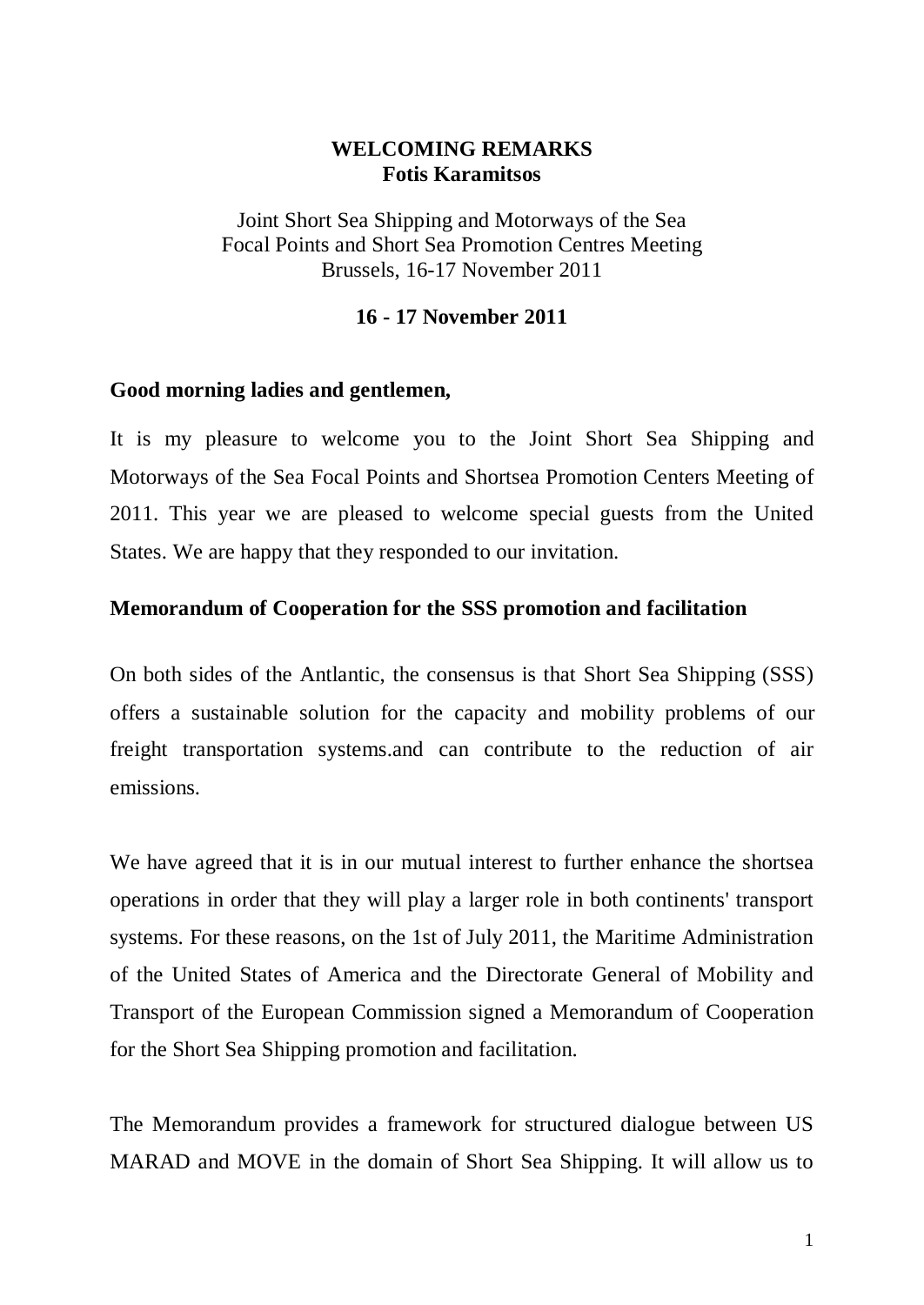pool ideas, efforts, and share similar experiences in order to identify solutions to some of the challenges we face..We are confident that Short Sea Shipping development could greatly benefit from sharing our knowledge and best practices in this domain.

### **SHORT SEA SHIPPING**

#### *White Paper*

Let's have a look at our policy priorities:

The White paper for Transport looks at a competitive Transport System for Europe, which delivers smart, sustainable, and efficient mobility and transport for people and cargo: less congestion, fewer emissions, more employment and growth, more revenues, reliability and quality services, security and safety, and critically, a European transport system that is less dependant on oil.

For shipping this means, we need to cut unnecessary burdens to freight movement and cut emissions by 40%. We also need to achieve a 50 % shift in middle distance journeys (beyond 300 kms) from road to rail and waterborne transport.

Furthermore, we need to achieve a fully integrated Single European Transport area, which will ensure that transport delivers the necessary services to business and citizens across the continent. In line with these goals for a competitive and resource efficient EU transport system the European Commission proposes to further enhance the competitiveness of Short Sea Shipping (SSS) in a sustainable manner and make it more attractive for the end users.

How? We propose seven areas of work, as follows: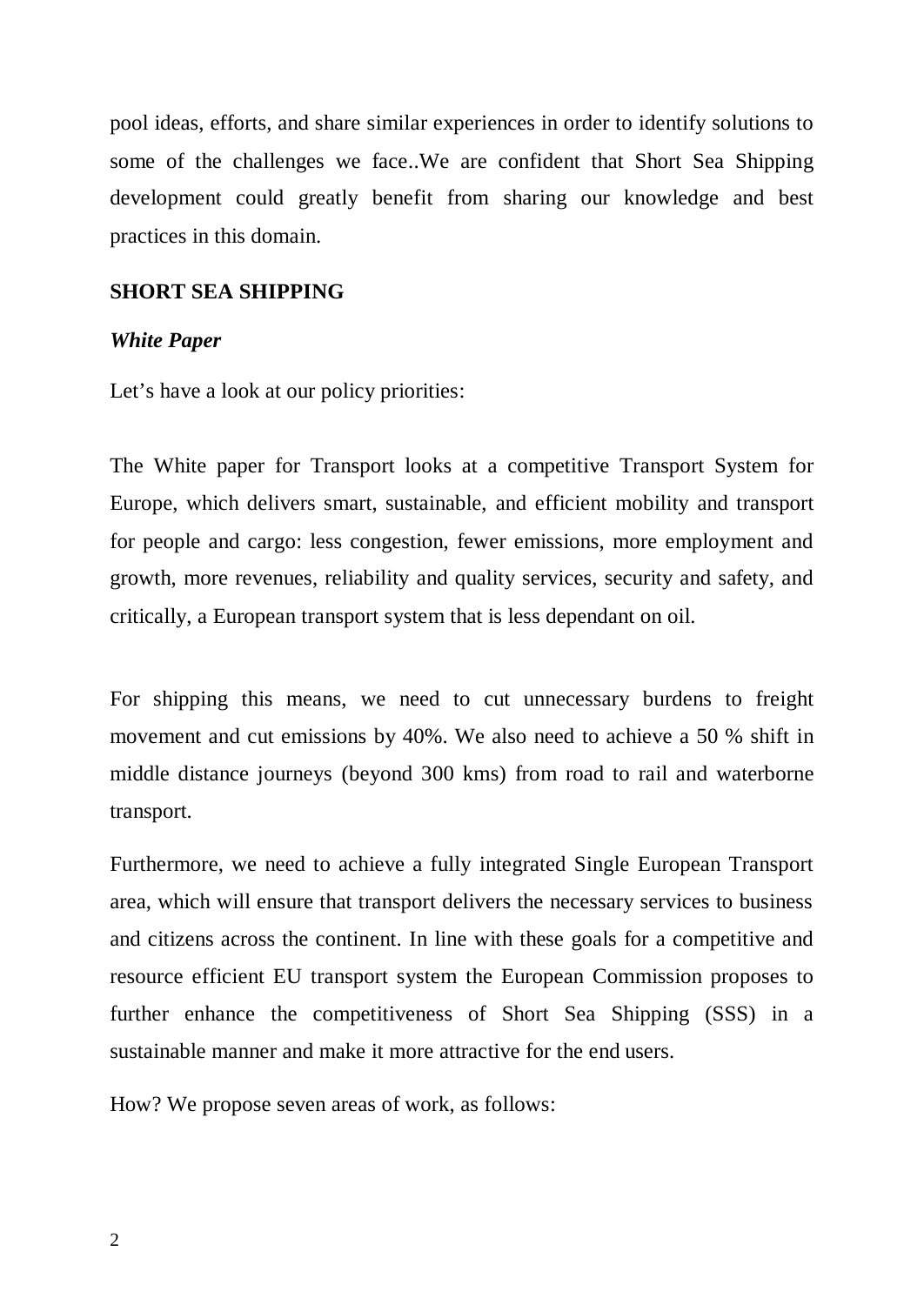*A Blue Belt to complete the EU internal market for Short Sea Shipping (SSS)*

**First,** we need to complete the internal market for Short Sea Shipping by further simplifying the administrative procedures. The use of new technology capabilities facilitates the rapid transit of goods in the EU internal market by seamless monitoring of the respective vessels.

The "Blue Belt" pilot project aims at demonstrating that the technology to check vessels position can provide the necessary guarantees to customs authorities so that ships in intra-EU trade can be treated as staying within the internal market area during their whole journey.

# *Further integration of SSS into the transport network/logistics chain*

**Second**, we need to explore options that could facilitate further integration of SSS into the co-modal transport network and logistics chains. Up to now, SSS has aroused interest at policy level mainly as an alternative to road transport, the predominant mode in Europe. Yet, is SSS only an alternative to road transport? Short Sea Shipping has a vastly underused potentialas a component of the EU transport network and logistics chain.

In the revision of the TEN-T policy where the maritime dimension of the network is included, we propose departing from the modal priority projects' approach towards a network approach: based on a core network to create extended corridors including links and nodes with multi-modal projects of EU added value. This is a step change, which I hope would enable the SSS community to better make use of the TEN-T facility.

# *ICT Systems*

**Third,** we need more competitive and customer friendly SSS. This depends on the **quality, efficiency and reliability of services**, interoperable **ICT systems**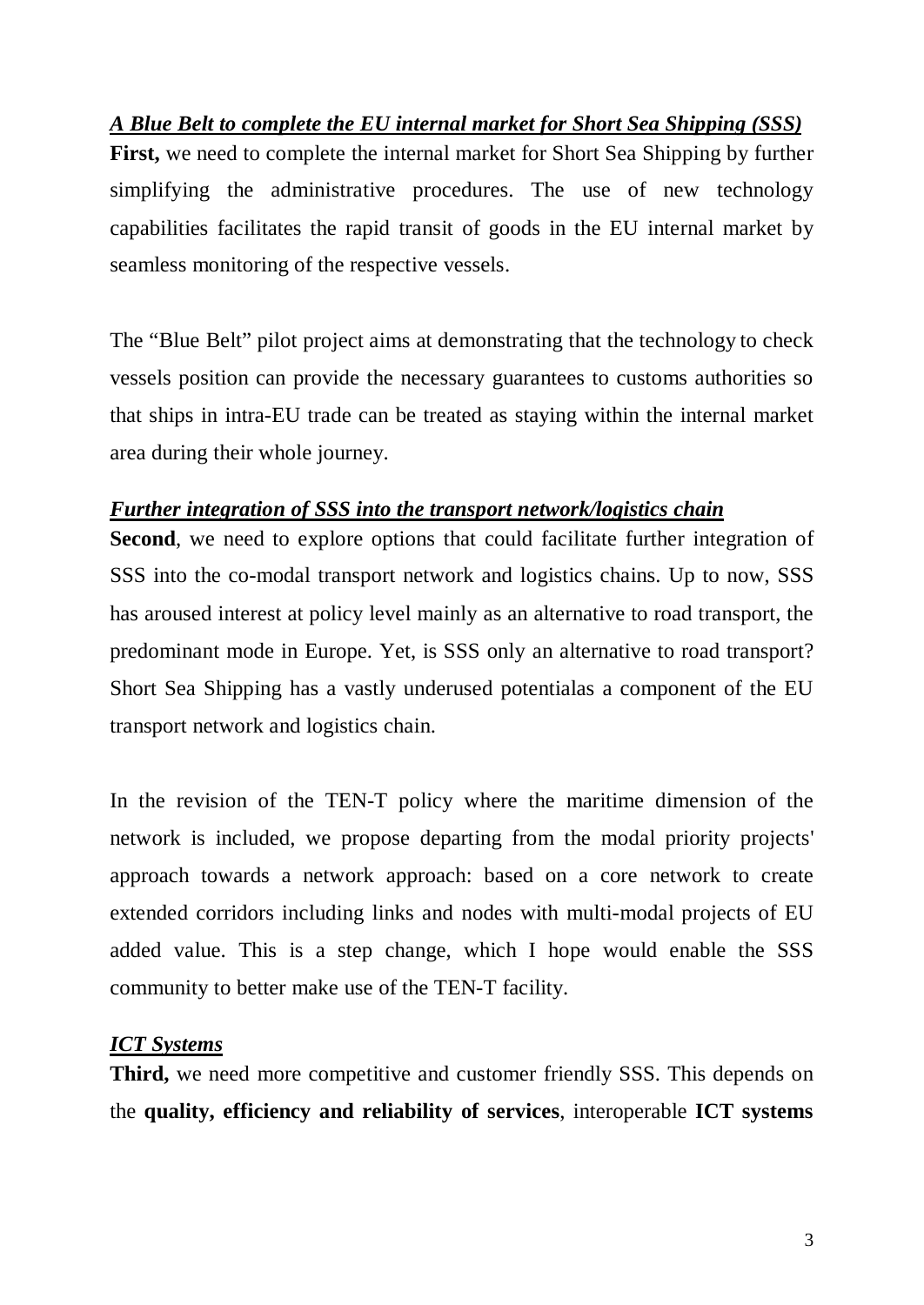(e.g. e-Freight, e-Maritime, ITS, SSN and RIS) facilitating **efficient use of intermodal transport infrastructure**.

ICT will further improve the communication between ships and ports and therefore cargo handling, also in a multimodal perspective; it will facilitate coordination between all actors involved and lead to more efficient work processes and benefits for businesses and administrations.

We are currently working on the implementation of the reporting formalities Directive and further facilitations will be part of the future **"e-Maritime initiative.**" The next steps include the wider use of electronic data exchange and improvement of the single windows.

Furthermore**, "e**-**Freight"** will create the appropriate framework to allow tracing goods in real time. It will also work towards a standard framework for freight information exchange covering all transport modes and all stakeholders.

A **single transport document** for all carriage of goods, irrespective of mode, should be developed along with the necessary legislative support. A further issue is to establish secure and efficient transport corridors between Europe and other important trade partners.

#### *Port Services*

**Fourth**, we need to avoid ports becoming bottlenecks of the transport network.

Vice-President Siim Kallas has announced its intention to re-open the discussion on the European ports policy. He is committed to turn into reality the strategic objective of the White Paper of having a performing EU port system in all maritime façades of the Union. The Commission has launched reflections with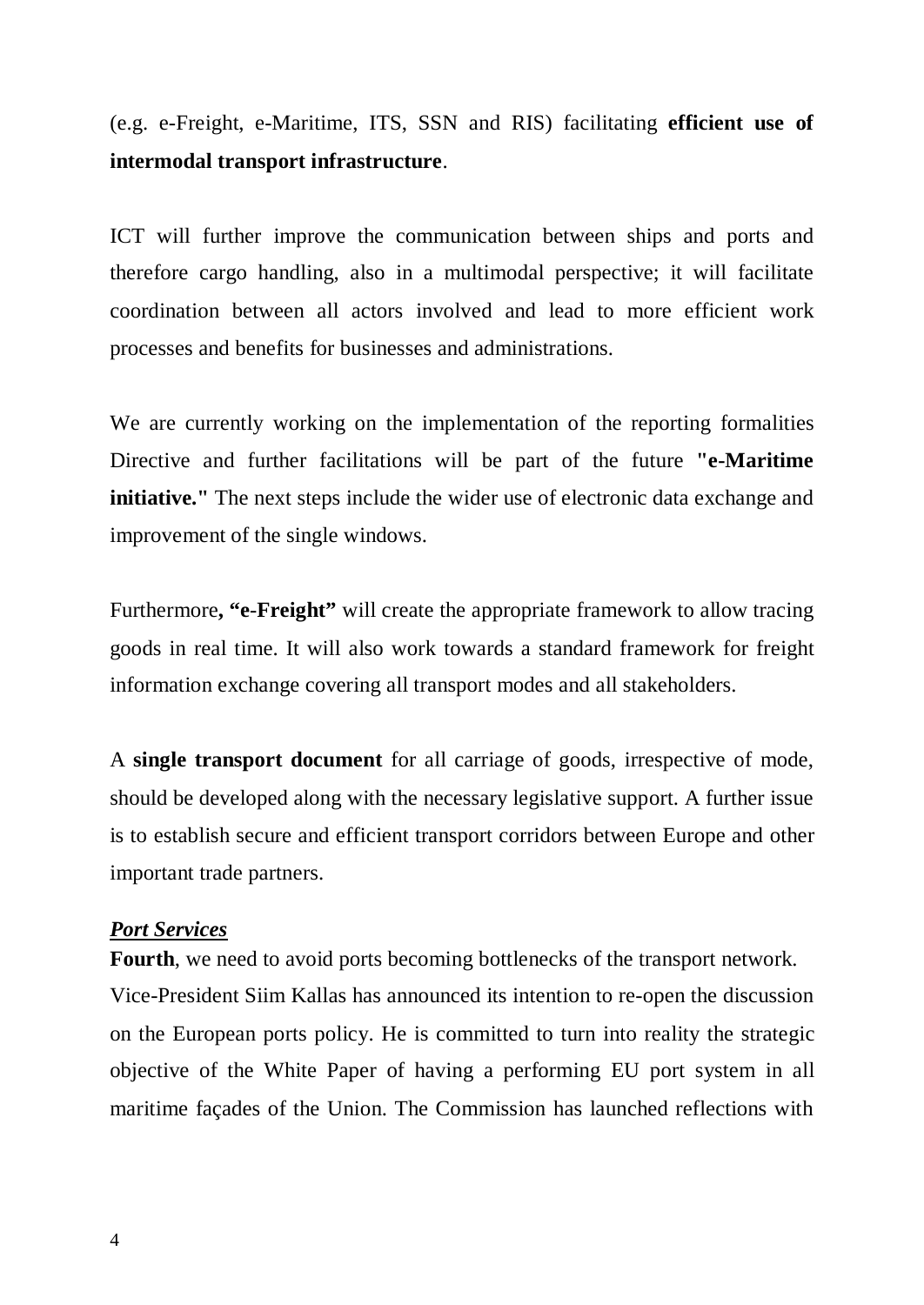stakeholders and, ultimately, with the European Parliament and Council, about the necessity to have in the European port sector some common rules about:

- 1) Provision of services
- 2) Governance and financial transparency models
- 3) Training, requirements for core workers, employment, and social issues
- 4) Ports' development planning.

Those issues are also important for the implementation of the Trans-European Transport networks, of which sea-ports are key entry and exit points.

# **Infrastructure and funding**

Fifth, we need to increase interoperability between all transport interfaces: seaports, inland ports, and inland terminal. Thus, adequate funding for transport in times of scarce resources needs to be more focussed and better spent. We are proposing through the trans-European network for transport a dual layer approach by creating both a core network and a comprehensive network for passengers and freight in the EU. The Connecting Europe Facility will provide a financial instrument for coordinated support measures financed by TEN-T, cohesion, and structural funds.

#### *Innovation*

**Sixth,** we need to further improve the competitiveness of SSS by investing in technology. There are new technologies available or becoming available soon to drastically reduce energy use and ship emissions. One of the big issues is the need to accelerate market uptake of these technologies and earlier implementation of new rules and regulations.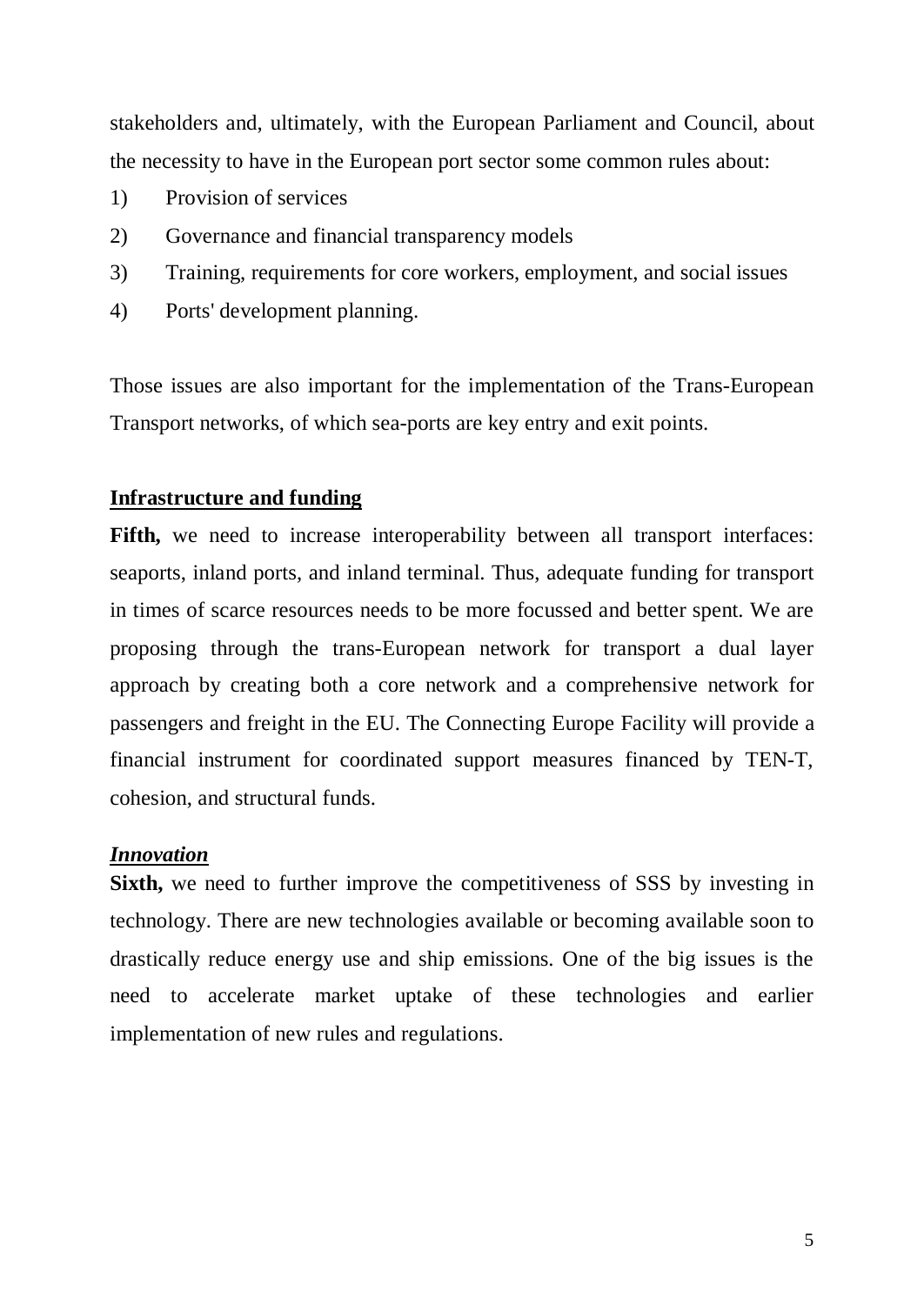We are currently also working on a Strategic Transport Technology Plan (STTP) which will identify and define transport research and technological development and innovation priorities in all transport modes as well as cross-modal issues.

#### **SSS and Environment**

**Seventh,** SSS needs to improve its environmental performance and reduce its emissions. This will lead to improved air quality and health for our citizens.

Based on new standards adopted by the International Maritime Organization (IMO) in 2008, the Commission presented in July a proposal to align the EU Directive on the reduction of sulphur content of certain liquid fuels with the revised IMO MARPOL Annex VI requirements.

The Commission is mindful that compliance with a maximum fuel sulphur content of 0.1 % in Sulphur Emission Control Areas may entail an increase in the price of the marine fuels, at least in the short term, and that this may have an impact on some shipping routes and consequently on the relative competitiveness of the shipping industry. Compliance will present some technical and operational challenges, however the benefits associated with its introduction are significant in terms of public health.

Environment and competitiveness are both to be considered as equally important issues. The Commission published a Staff Working Paper: *Pollutant emission reduction from maritime transport and the sustainable waterborne transport toolbox, which* presents a set of accompanying measures facilitating alternative compliance strategies and the long-term sustainable development of this industry. From a short to longer term perspective, these measures focus on: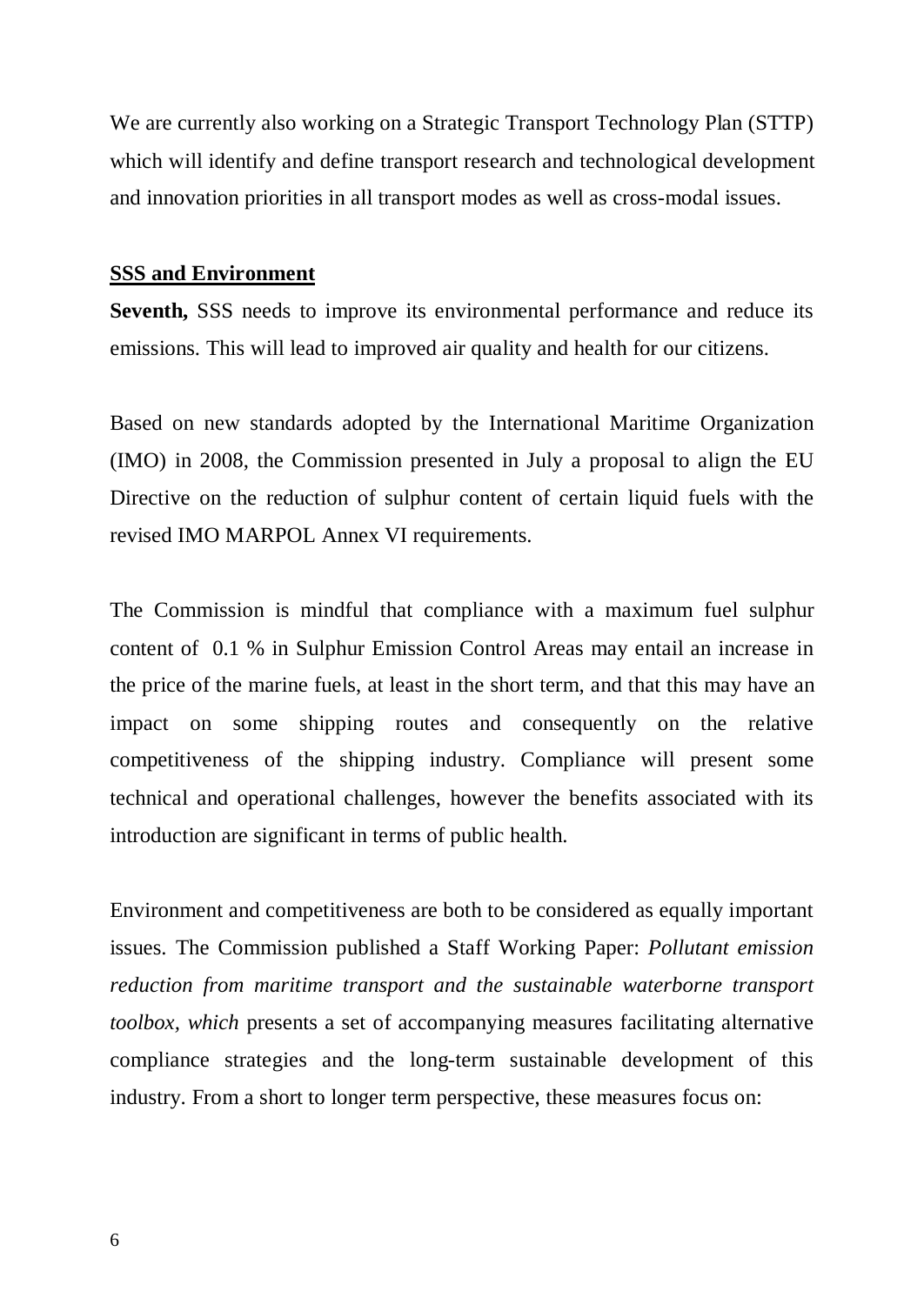- Ø use of current EU financial instruments (Marco Polo, TEN-T) to promote and support deployment of green infrastructure (e.g. for LNG) and technologies (e.g. for scrubbing technology);
- Ø clarifying condition for use of state funds to support early adaptation to the new standards;
- Ø clarifying the regulatory framework for use of new abatement technologies.

Regarding the medium and longer-term measures, the Commission is developing a "Sustainable Waterborne Transport Toolbox" that will address, from a broader perspective, and in an integrated manner the environmental challenges the sector is confronted with. The Sustainable Waterborne Transport Toolbox will explore measures such as:

Regulatory measures for the safe  $&$  secure implementation and use of clean technology and alternative fuels

Development of green infrastructure and superstructure

− Explore possible economic and funding instruments, Public Private Partnerships (PPPs)

− Research and innovation.

# **International Shipping and Climate Change – GHG**

Last but not least, SSS would need to contribute to the general effort of reducing CO2 emissions from transport.

Our White Paper on Transport has set an ambitious goal to reduce EU CO2 emissions from marine bunkers by 40% by 2050. This is an extremely ambitious target, which will require a series of measures to reach it. We need to work together – regulators, shipping industry, ports - to move to low-carbon shipping in a smart way, which preserves the competitiveness of this mode of transport and of our economy at large.